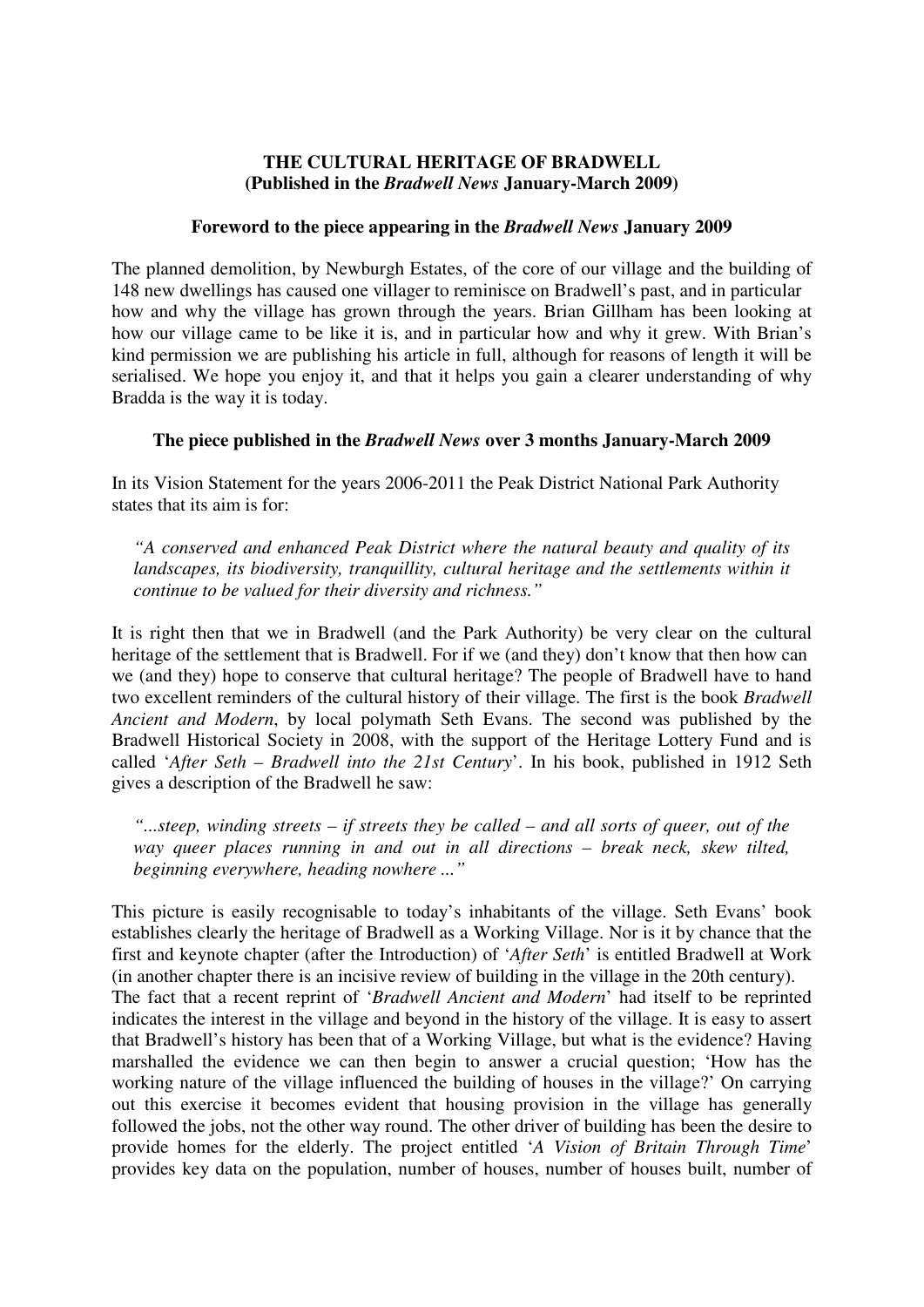rooms per house (and the number of people per room) of Bradwell. These data take us up to 1961. Local information, most of it collected by Keith Hall as part of the *After Seth* project, extends this data set up to the present. The picture that emerges when these data are set alongside information on the working history of Bradwell an interesting scenario begins to emerge.

As early as 1801 the population of Bradwell stood at 955 and by the middle of that century this had risen to 1334 (the 2001census of Bradwell shows a population of 1423!). The village at that time had 301 houses. An idea of the occupations of these inhabitants comes from an 1870 Gazetteer that states:

*"BRADWELL, a township in Hope parish, Derby; under the Peak, 2 miles SE of Castleton. It has a post office under Sheffield. Real property, £2,622. Pop., 1,304. Houses, 297. Some of the inhabitants are cotton workers; but more are employed in lead and calamine mines."* 

In fact, in 1851 there were some 280 people who gave their occupations as lead-mining related (of course lead mining in Bradwell has a history going back before Roman times). No doubt some of those 301 houses had been built to accommodate those miners (such as those in Hill Head which were built beside a rake), but lead mining was a failing industry and by 1891 there were only 5 mines or lead smelters. This fall had been compensated in part by the advent of the railways, the growth of quarrying and the expansion of the activities of Bamford Cotton Mill. Nevertheless, by 1901 the population had fallen to 1032 with 295 houses to meet their needs (more than enough apparently, because some 50 were unoccupied). The empty houses would have proven useful when the next surge in population occurred. By 1911 the inhabitants of Bradwell numbered 1325 and houses 373. Once again the increase in house numbers and population appear to be related to the jobs. The official commentary on this increase tells us that the large increase in the population of Bradwell CP is attributed mainly to the presence of workmen engaged on the construction of the Derwent Valley New Waterworks. It may well have also noted the effect of the installation of the new engine at Bamford Mill (contemporary accounts note the carriage that took cotton workers from Bradwell to Hope – in 1901 they numbered 24). The opening of the G&T Earle Cement works came in the 1920s and by 1931 the total number of houses in Bradwell had risen to 397. Then, in the 1930s Earle's stepped up their production. The consequences in terms of population and houses is difficult to assess systematically because there was no census in 1941. Local oral history tells of men arriving to work at Earle's (many of them from the depressed north east), taking lodgings in Bradwell (and Hope), eventually finding houses to live in and then sending for the families. The next major employer to come to Bradwell was Newburgh Engineering and the date over the entrance of the works is 1939 (it should perhaps be a year earlier). In the early years they took on, and trained when necessary, engineers from the village and the valley. As the business grew the immediate surroundings could not supply the needs of the growing firm and a company bus collected workers to bring them to the factory. But, as an enlightened employer Newburgh both bought houses in the village for their employees and also built 22 houses in Springfield Road. This is a perfect example of houses following jobs. In the 1960s the housing stock of Bradwell rose by 70 and this number included old people's accommodation, built at Springhead. Then, in the 1970's another 80 houses were added, including building for the elderly in Wortley Court. In later decades more building had taken place, including significant building for the elderly in Michlow Close (these figures relate to builds and don't take into account demolitions that have preceded builds). In these decades (and continuing) there have been a number of barn conversions and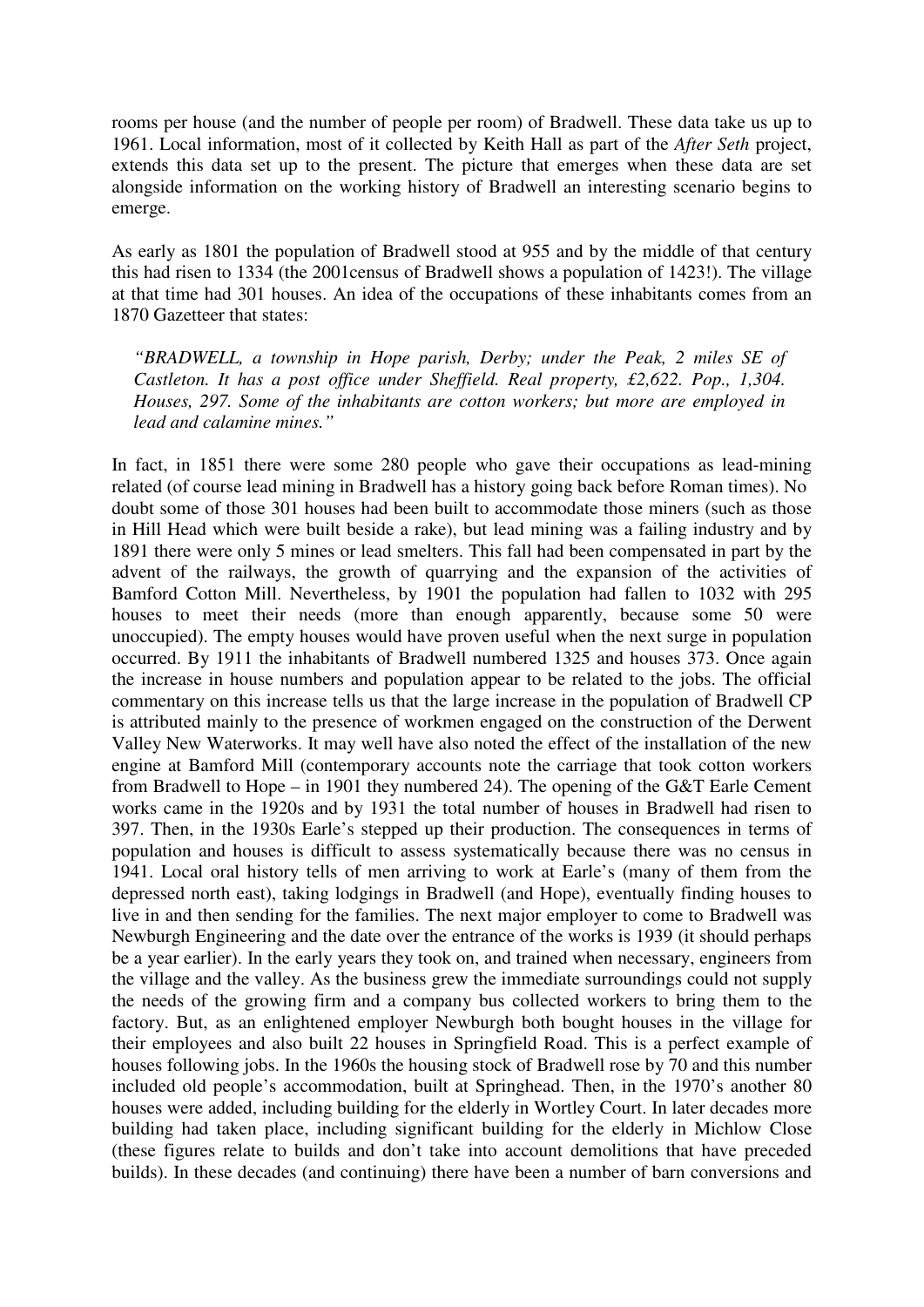shops being changed into houses. As a result of these changes the housing stock of Bradwell was 545 in 1971 (population 1,548) and 625 in 1981 (population 1,462). By 2001 the population of Bradwell stood at 1,425 and in 2009 the Bradwell News (committed to delivering to every household in the village) had 715 houses on its list. (These included some 25 holiday cottages and an unknown number of houses being second homes). Alongside these changes in housing stock a surprising number of small businesses have grown up around Bradwell. From this it can be seen that for much of Bradwell's history since the nineteenth century there has been an intimate relationship between population, jobs and houses. When the relationship hasn't been as tight the biggest concern has been ageing of the population and a natural desire to provide houses for the elderly. The other conclusion is that between 1851 and 2009 the total number of houses in Bradwell increased from 301 to 715, an increase of 237%, or 25 houses per decade, with a maximum of 80 in the heady decade of the 1970s.

Will the proposal of Newburgh Engineering, as it relates to house building, be consonant with the history of Bradwell? The first thing that should be said is the numbers are not easy to come by from the application lodged by Newburgh Engineering. This is because the application was lodged and then modified and it is very difficult to know to what extent the original 'master plan' has been changed by the modifications. Nevertheless, it seems that the proposal is to build twenty three (3) bedroom houses, sixteen (4) bedroom houses, sixteen (5) bedroom houses and two (6) bedroom houses, a total of 57 houses. The rest of the proposed housing-related build is of apartments and of these 54 will be of 1 bedroom and 39 of 2 bedrooms. This seems to total some 150 buildings for housing, with a total of 357 bedrooms. If one makes a modest assumption of one person per bedroom this implies a population increase of 357 in the next decade, or about 25% of the present population about the same as the whole increase in population since 1901. (Historically the occupation of houses in Bradwell has been one person per room/bedroom). When the Newburgh master plan is examined it seems that it is in the apartments that the historical concerns of Bradwell are best reflected. There is provision for homes for the elderly and there is a focus on the provision of affordable homes. Affordable homes are key to the future of a Working Village because if the young of Bradwell are going to be able to live and work in their village they will need homes they can afford to buy. The proposal for houses and particularly the top end houses with 4, 5 and 6 bedrooms seems not to consider from where the jobs would come for occupants of these large houses, or the chaos of perhaps one third of that number leaving the village to work elsewhere, all leaving about the same time each morning.

In conclusion, it seems clear that the Bradwell site of Newburgh Engineering should be developed with the present needs and past history of the village in mind. This plan seems to pay sufficient attention to neither. To put the Newburgh Engineering proposal in context, in a document published in June 2009 and entitled *Peak Sub Region Strategic Housing Land Availability Assessment*, the planned housing builds for the period 6 to 15 years from the date of the report signals the possibility of building 265 houses in the whole of the Peak District National Park. Therefore the Newburgh Engineering application would lead to the building in Bradwell of about 57% of all the houses to be built in the Park. In any view this must be a distortion.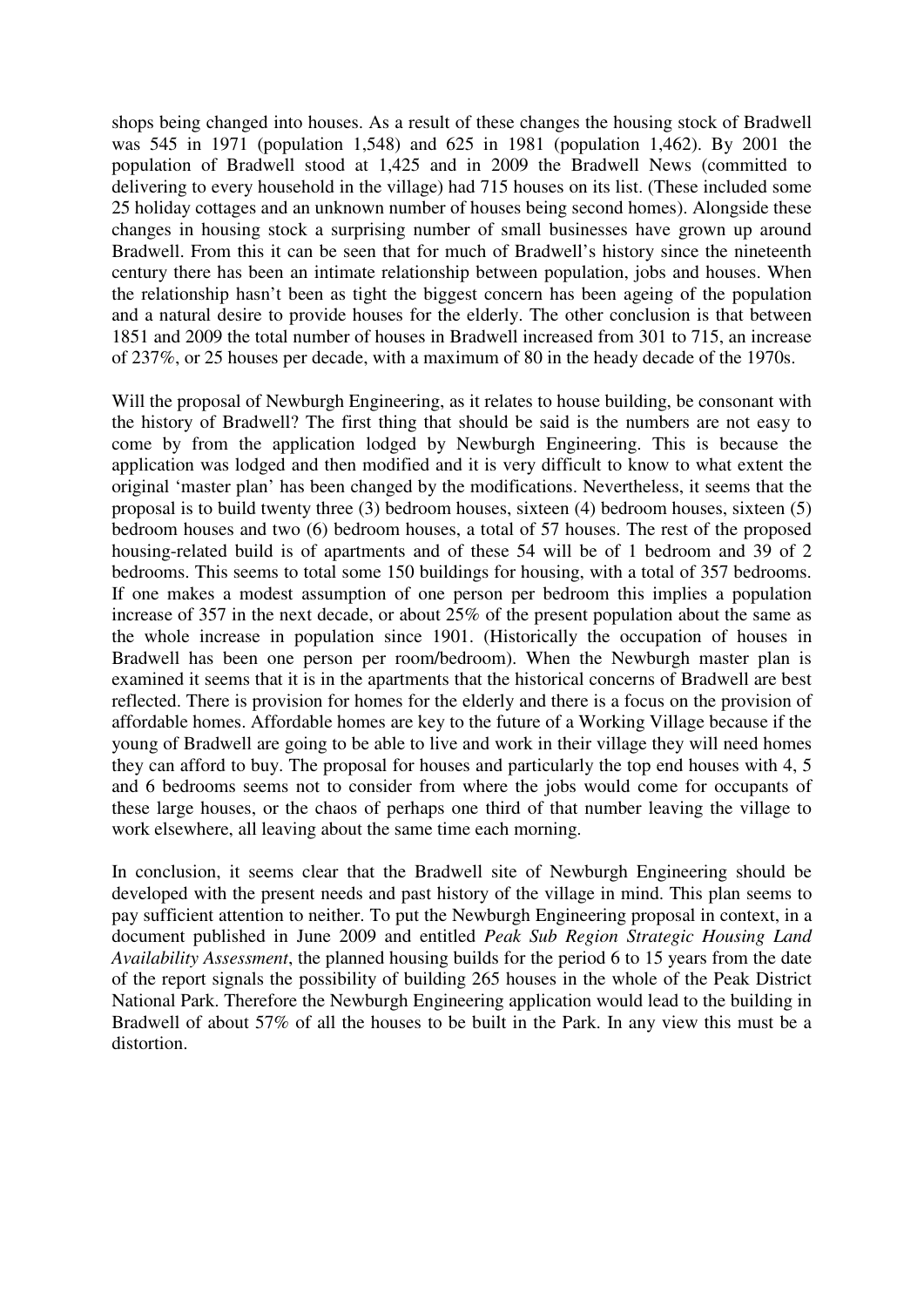| Table Showing the Historical Changes in the Population and Number of Houses in |
|--------------------------------------------------------------------------------|
| Bradwell and how these reflected the needs of the Village                      |

| Date | Pop  | Houses                   | Increase<br>over<br>previous | Providing for in the previous decade                     |
|------|------|--------------------------|------------------------------|----------------------------------------------------------|
| 1801 | 955  |                          |                              |                                                          |
| 1851 | 1334 | 305                      |                              | Lead miners, quarry men                                  |
| 1881 | 1019 | $307*$                   | 2                            | Rail workers, quarry men, cotton workers                 |
| 1891 | 837  | $297$ <sup>**</sup>      | $-10$                        |                                                          |
| 1901 | 1033 | 352                      | 55                           |                                                          |
| 1911 | 1325 | 373                      | 21                           | Builders of the Derwent Valley dams, cotton workers      |
| 1921 | 1325 | 397                      | 26                           |                                                          |
| 1931 | 1313 | 397                      | 0                            | Hallgate View (1939)                                     |
| 1951 | 1481 | 459                      | $62^{***}$                   | 'Homes fit for heroes' inc Elliott Avenue, Hallgate View |
| 1961 | 1368 | 475                      | 15                           | Homes for the elderly Wortley Court, Springhead          |
| 1971 | 1550 | 545                      | 80                           | Newburgh workers: Springfield Close build                |
| 1981 | 1462 | 625                      | 80                           | Homes for the elderly Wortley Court second phase         |
| 1991 | 1426 | $\overline{\phantom{0}}$ |                              | Homes for the elderly Michlow Drive                      |
| 2001 | 1423 |                          |                              | Homes Michlow Close                                      |
| 2009 |      | 715                      | 90                           |                                                          |
|      |      |                          |                              |                                                          |

\* 55 unoccupied, \*\* 50 Unoccupied, \*\*\* Two decades (no 1941 census), \*\*\*\* Builds since 1981.

## **Postscript (2017)**

This piece was written in 2009 shortly after Newburgh Engineering had submitted their original plan. As a result of ongoing discussions involving the many parties with an interest in the future of Bradwell a greatly modified plan was accepted in 2017 and work according to that Plan was in hand the same year. As the original Plan was being refined over the years two significant events happened. In the first a Bradwell Neighbourhood Plan for the village was produced and accepted by all involved. The process of acceptance included a villagewide referendum on the Plan that was carried by 260 votes to 60. With the positive result of the referendum the Peak District National Park Authority adopted the Neighbourhood Plan so that future planning in the village must adhere to the guidelines set out in that Plan.

The second event in the lead up to the acceptance of the modified Newburgh Plan was the setting up of a Bradwell Community Land Trust. The stated aims and objectives of the CLT are as follows:

*Bradwell Community Land Trust is a non profit, limited liability company which is operated by volunteers on behalf of, and for the benefit of the local community. The primary objective is to provide permanently affordable housing for local people, but the future scope can be widened to include other developments of benefit to the community, such as meeting spaces, workspaces, retail premises and allotment gardens. The Trust has been established in order to create local developments which are maintained at permanently affordable levels and which will benefit the community in perpetuity.* 

The very existence of the CLT and its stated aims has meant that when permission was given to Newburgh Engineering and their developer Camstead Limited it was drawn up along the following lines: